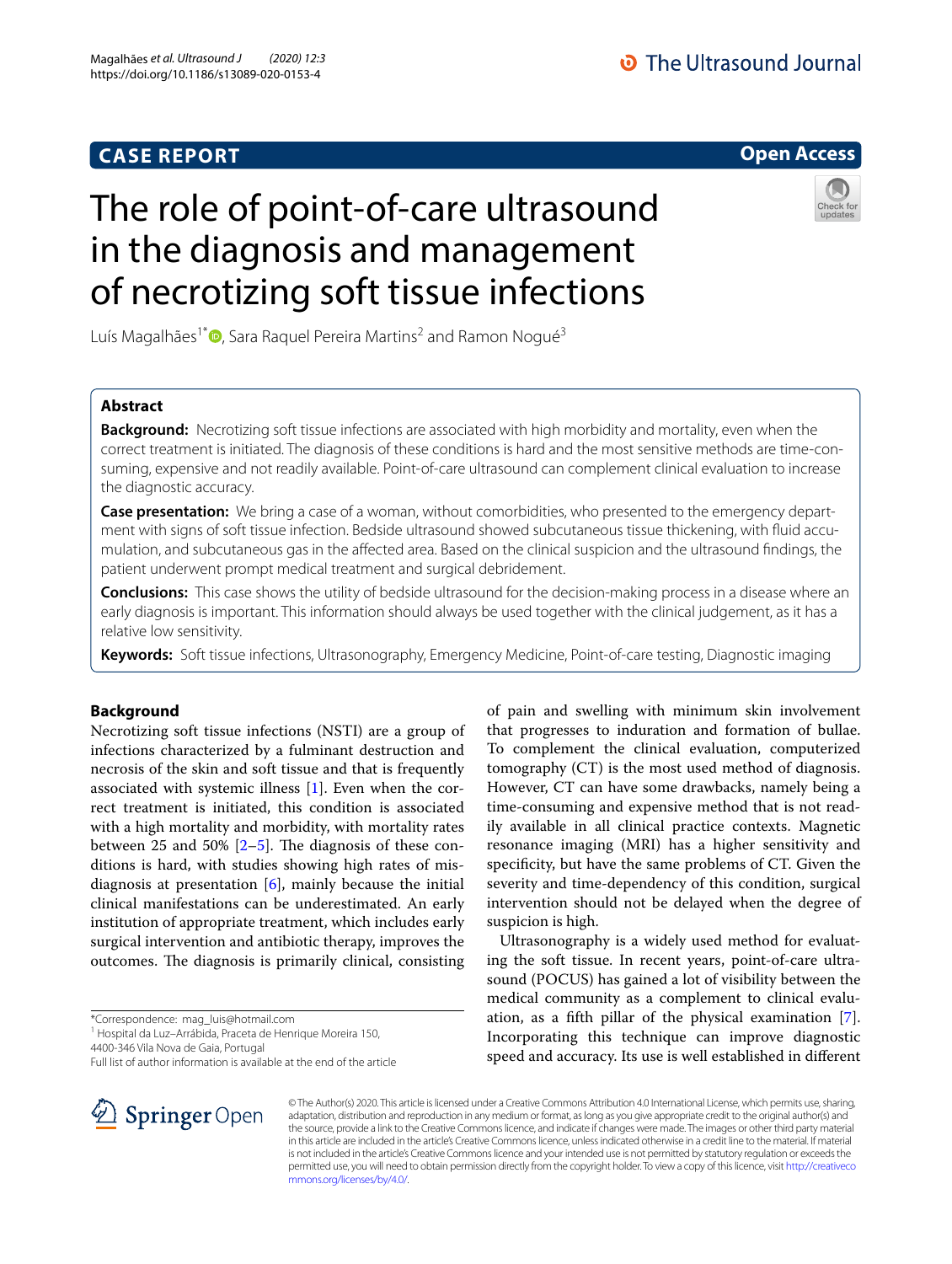areas, including the heart [[8\]](#page-4-5), lung [[9\]](#page-4-6), trauma [\[10](#page-4-7)], shock and even during cardiopulmonary resuscitation [\[11](#page-4-8)]. However, evaluation of the soft tissue performed by nonradiologists in the context of emergency is not so well established.

The purpose of this case is to demonstrate how POCUS can easily and quickly provide reliable additional information to the physical exam to support the diagnosis of NSTI and increase the confdence with which we stratify the severity of these patients and propose more invasive and expensive attitudes, such as CT or even surgical intervention.

#### **Case presentation**

We bring a case of a 54-year-old woman, without comorbidities, who presented to the emergency department with a 12-h redness and painful swelling in the left gluteal region. She denied trauma. At admission, she was afebrile (36.2 °C), with a normal blood pressure (109/65 mmHg), heart rate 89 bpm and mild peripheral oxygen desaturation (92% breathing room air), without other signs of respiratory distress. On the physical exam, she had a left gluteus induration with about 5 cm  $\times$  5 cm with redness in the surrounding area, as seen in Fig. [1](#page-1-0)a. There was no crepitus. The remaining physical exam was normal. Her initial labs were: hemoglobin 11.3 g/dL (*N* 13.5–17.5 g/ dL), total white blood cell 6.550/μL (*N* 3.500–11.000/ μL), 96% neutrophils (*N* 45–75%), platelets 164.000/μL (*N* 125.000–400.000/μL), creatinine 0.88 mg/dL (*N* 0.6– 1.3 mg/dL), urea 51 mg/dL (*N* 22–52 mg/dL) and C-reactive protein 199.52 mg/dL  $(N<5 \text{ mg/dL})$ .

A bedside ultrasound scan using a linear probe was performed which showed subcutaneous tissue thickening, with a "cobblestone" appearance, hypoechoic foci of fuid accumulation in the subcutaneous space, as well as the presence of gas in the tissue (Fig. [2](#page-2-0)a), signifcantly different from the normal skin (Fig. [2](#page-2-0)b).

Even though the patient was initially stable, she was started on intravenous fuids and large spectrum antibiotics based on a high clinical suspicion for NSTI, supported with the ultrasound fndings. After consultation with general surgery, considering the suggestive clinical and ultrasound fndings, the presence of some alarming signs (tendentially low blood pressure, peripheral oxygen desaturation, elevated infammatory parameters and rapid evolution of cutaneous infammatory signs) and the time needed for the CT scan, unavailable at that moment, the patient underwent prompt surgical debridement to avoid delays in the treatment. In the procedure, the surgeon found necrotic tissue, purulent liquid and evidence of gas in the tissue, thus confrming the diagnosis. She was then transferred to the Intensive Care Unit, where, on the frst day post-operative, evolved with septic shock, requiring vasopressor therapy. CT on day 2 showed no signs of additional complications (Fig. [3](#page-2-1)), namely enteric fstulas or bone involvement. She underwent one more major surgical debridement on day 3, as well as minor debridements and washouts, and was discharged 7 days later. Blood and tissue cultures were unable to identify the microorganism. Follow-up at 5 and 10 days after the discharge showed good evolution of the wound. The normalization of the image observed by ultrasonography gradually occurred after the fever, pain and the erythema

<span id="page-1-0"></span>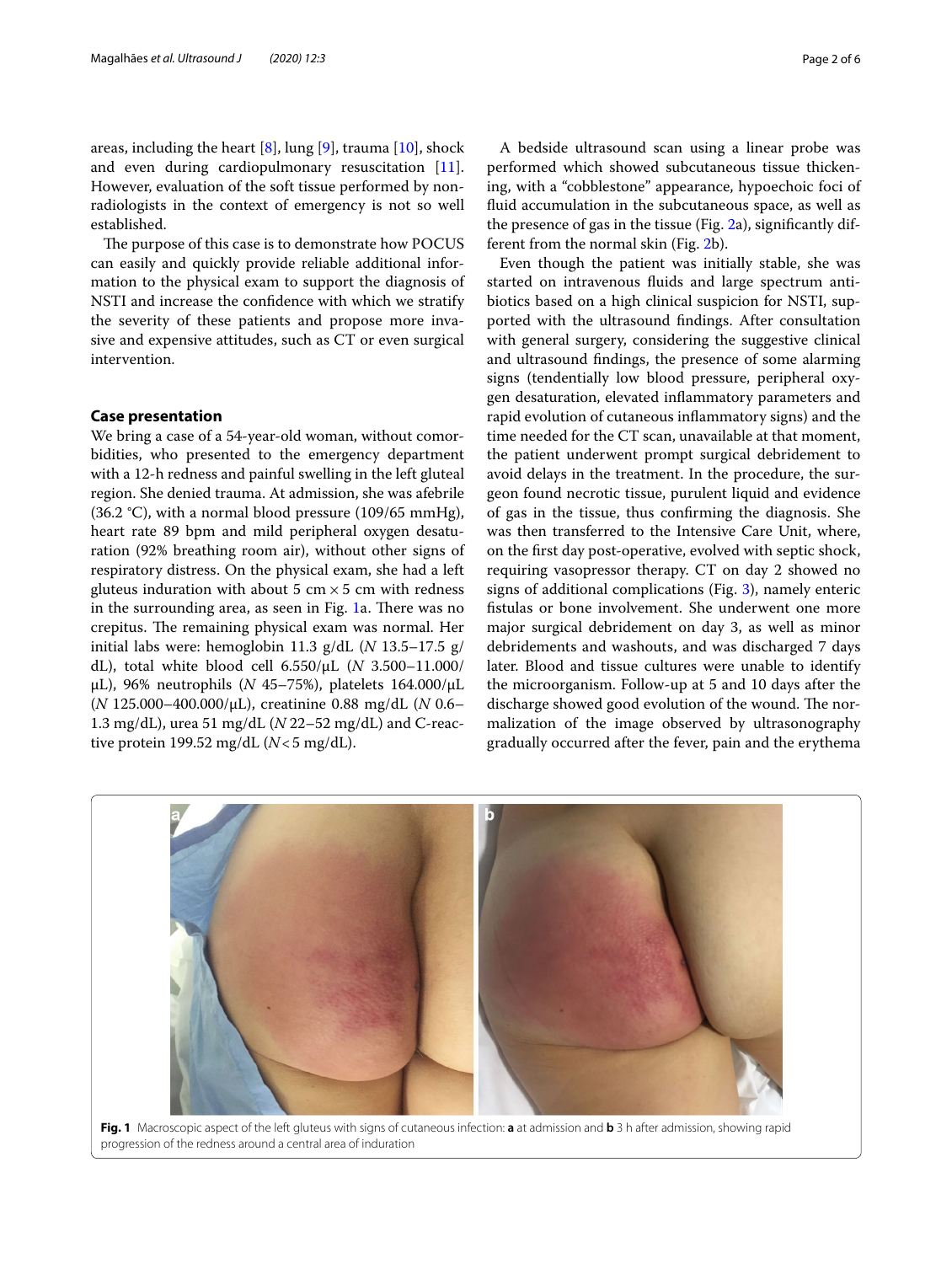

<span id="page-2-0"></span>



<span id="page-2-1"></span>was resolved (Fig. [4\)](#page-3-0). The exam was normal at the 30-day post-discharge evaluation.

### **Discussion**

As mentioned, NSTI are a group of diseases with high mortality and morbidity, even when the correct diagnosis and treatment is made on time. Unfortunately, this is not an easy diagnosis, as the initial manifestations can be mistaken with more frequent and less severe diseases like cellulitis, erysipelas, diabetes mellitus decompensation, gastroenteritis and others [[6\]](#page-4-3). More specifc clinical signs, like large hemorrhagic bullae, skin necrosis, fuctuance, crepitus, and sensory and motor deficits are late signs of this condition. Clinical criteria have been developed to increase the accuracy of the clinical evaluation, namely the LRINEC Score [[12](#page-4-9)], but the sensitivity and specificity are still not ideal [[13](#page-4-10)]. Gas on plain radiographs was only seen in 16.9% in one series [[14\]](#page-4-11). POCUS can improve diagnose accuracy for NSTI when used in combination with clinical evaluation as it is increasingly available, fast and can be performed at the bedside. One study estimated a sensitivity of 88.2% and specifcity of 93.3% for the diagnosis on patients with clinically suspected NSTI [[15](#page-4-12)]. The main findings of NSTI by ultrasound are reflected in this case and can be summarized in [\[15–](#page-4-12)[18\]](#page-5-0): loss of the normal tissue architecture to a "cobblestone" appearance, with irregularity and thickening of the fascia, abnormal fuid collections along the fascia, seen as hypoechogenic zones, and, in more advanced cases, the presence subcutaneous air, defned by hyperechogenic foci with a posterior dirty acoustic shadowing. Even in the absence of crepitus at physical examination or plain radiographs, POCUS can show evidence of gas in the soft tissue, indicative of advanced disease and a marker of worse prognosis. The presence of a thickened fascia can make it difficult to differentiate the underlying structures. Yet, there is always the possibility of comparing with another similar unafected structure, usually the other limb. Ultrasound can also be helpful to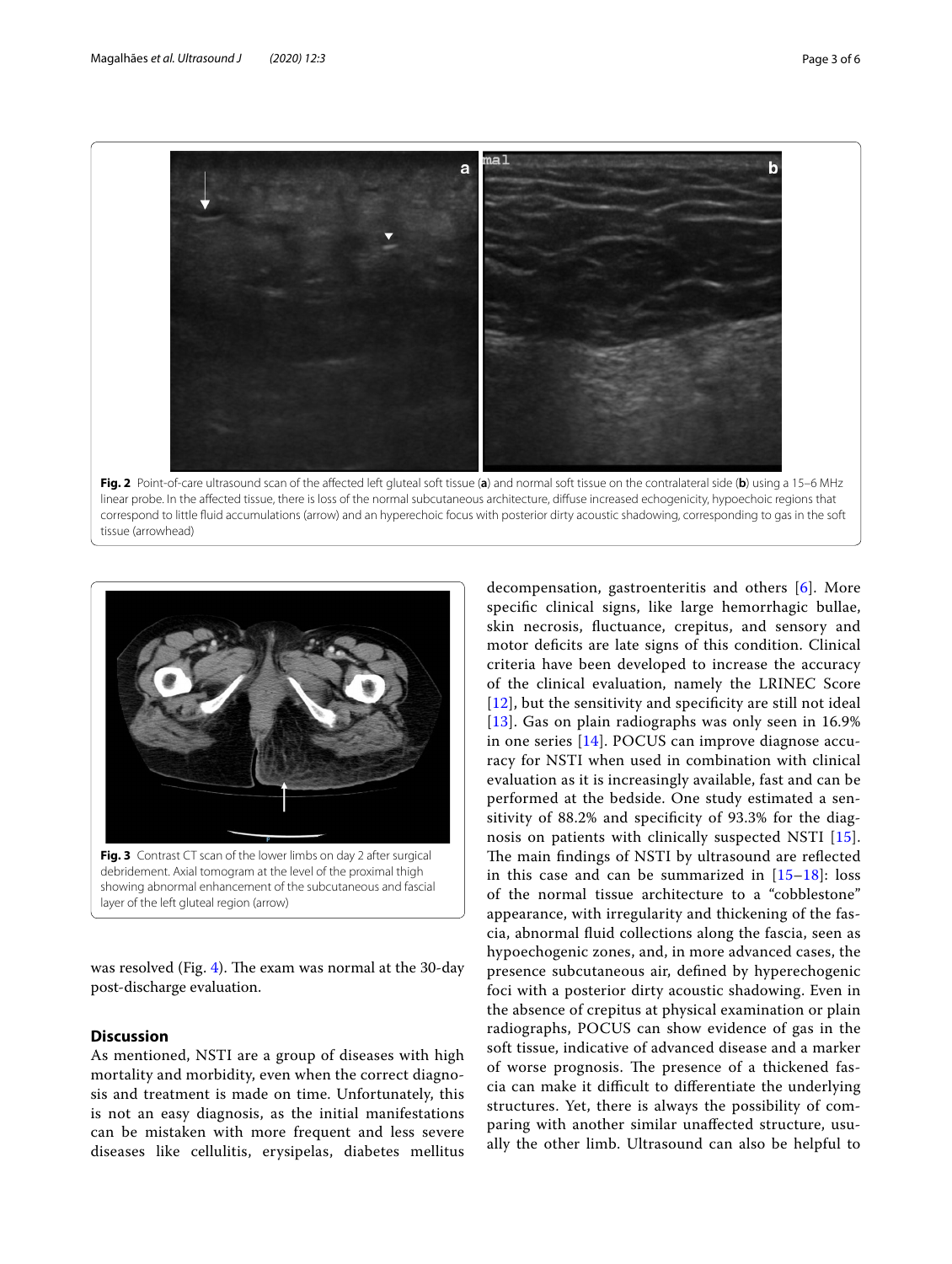

<span id="page-3-0"></span>guide fuid drainage if a collection is present and rule out deep vein thrombosis.

Contrary to plain radiographs and CT, ultrasound has no ionizing radiation and is also relatively cheap. These features allow the clinician to repeatedly monitor the evolution of the patient, searching for possible local or systemic complications.

Distinguishing NSTI from cellulitis (Fig. [5\)](#page-3-1), the main alternative diagnosis, or other causes of soft-tissue edema using POCUS is not always possible, especially if it involves the deeper fascia, as a thickened fascia can appear in both cases [[19\]](#page-5-1). Some ultrasound fndings, including an irregularity of the fascia and an abnormal fuid collection along the fascial plane can help distinguish between the NSFI and cellulitis [[16\]](#page-5-2). However, this evaluation is more difficult, strengthening the importance of taking the information obtained by POCUS together with the clinical evaluation and laboratory results.

Evaluation of deep structures can be difficult because of the hyperechogenic infamed subcutaneous tissue that refects most of the ultrasound beams. Also, as with other applications of POCUS, it is a user-dependent technique that requires some practice before being correctly used.

CT and MRI are still the most sensitive methods of diagnosis. CT is the most used imaging method to make the diagnosis, with a higher spacial resolution than ultrasound that allows the evaluation of deeper structures



<span id="page-3-1"></span>**Fig. 5** Point-of-care ultrasound scan of a diferent patient showing normal soft tissue (**a**), peripheral edema (**b**) and cellulitis (**c**) using a 15–6 MHz linear probe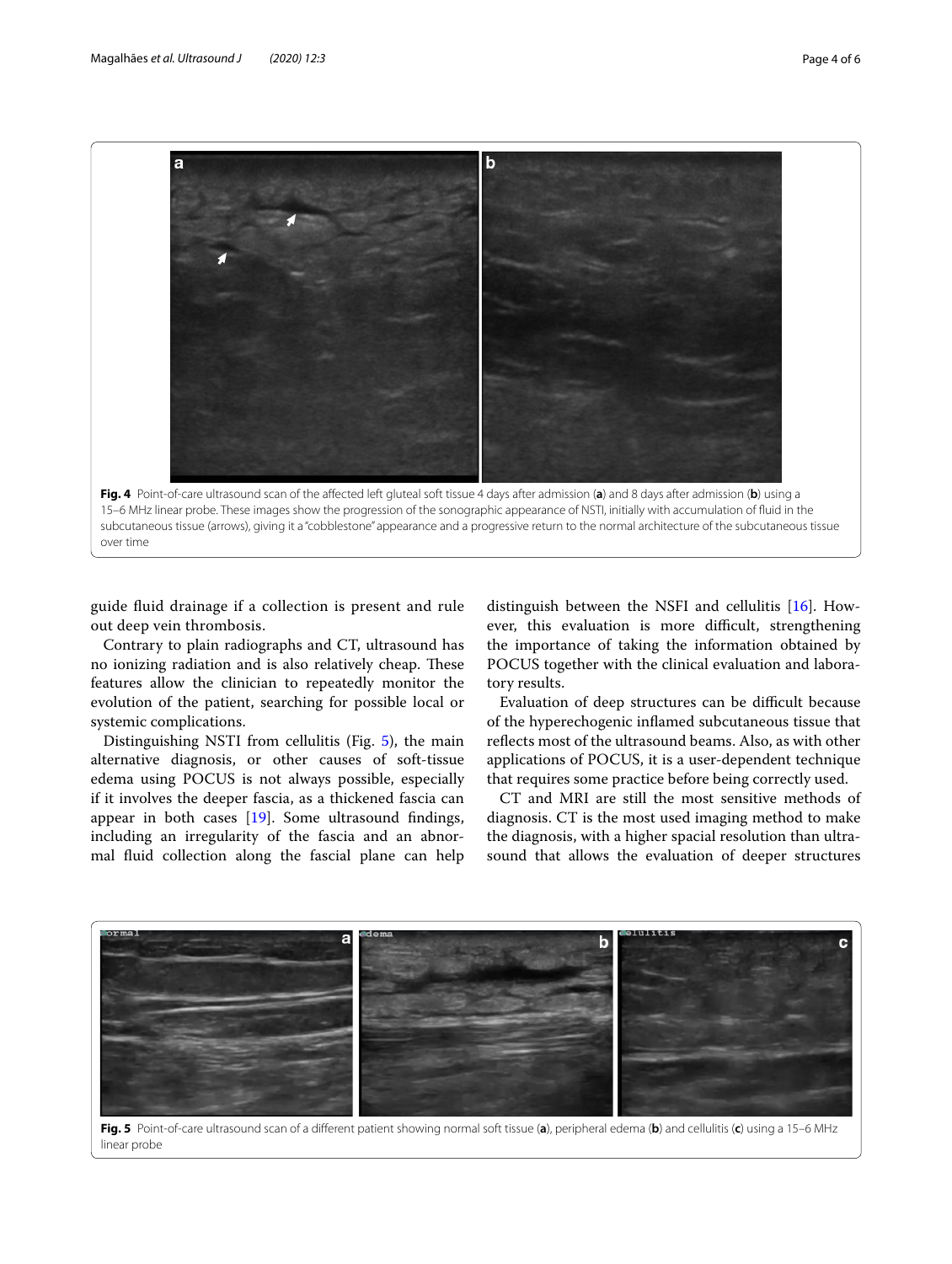not accessible to ultrasound. It has a sensitivity of 80% in detecting NSTI [[20\]](#page-5-3). MRI is the gold standard for the non-invasive diagnosis of NSTI, with sensitivity and specifcity varying according the used criteria (presence of gas has a 100% specifcity while extensive involvement of the intermuscular fasciae has a 100% sensitivity) [\[21](#page-5-4)]. However, these exams are less available, more time-consuming and expensive. The patient must also be transferred to the radiology department, which can lead to delays in the diagnosis and initiation of the therapy and lack of appropriate monitoring.

In this case, combining a high suggestive clinical evaluation and the documentation of the traditional signs observed in NSTI by POCUS, including the presence of gas in the tissue, allowed for a faster initiation of appropriate therapy and prompt surgical debridement, without having to transport the patient to a time-consuming exam like CT or MRI that could otherwise delay the diagnosis and the treatment. This case also shows complete remission of the ultrasound signs 1 month after the event.

#### **Conclusion**

This case shows the utility of bedside ultrasound for the decision-making process in a disease where an early diagnosis is important. This information should always be used together with the clinical judgement, as it has a low sensitivity.

Further studies are necessary to understand the implications of this exam in the treatment and prognosis of this disease and if a protocolized approach would be benefcial in this population.

#### **Abbreviations**

CT: computerized tomography; MRI: magnetic resonance imaging; NSTI: necrotizing soft tissue infections; POCUS: point-of-care ultrasound.

#### **Acknowledgements**

Not applicable.

#### **Authors' contributions**

LM was responsible for data collection, literature review and was a major contributor in writing the manuscript. SRPM was responsible for literature review and was a major contributor in writing the manuscript. RN critically revised the manuscript and contributed with important intellectual content. All authors read and approved the fnal manuscript.

#### **Authors' information**

RN: director of postgraduate training in Emergency Medicine and emergency and critical ultrasound at the University of Lleida School of Medicine in Spain. Coordinator for Spain's ultrasound training program in the Spanish Society of Emergency Medicine. Coordinator of WINFOCUS Spain. LM: Instructor of Ultrasound Life Support at REANIMA. SRPM: Instructor of Ultrasound Life Support at REANIMA.

#### **Funding**

No funding was obtained to this study.

#### **Availability of data and materials**

Data sharing is not applicable to this article as no datasets were generated or analyzed during the current study.

#### **Ethics approval and consent to participate**

Not applicable.

#### **Consent for publication**

Consent for publication was obtained from the patient.

#### **Competing interests**

The authors declare that they have no competing interests.

#### **Author details**

<sup>1</sup> Hospital da Luz–Arrábida, Praceta de Henrique Moreira 150, 4400-346 Vila Nova de Gaia, Portugal. <sup>2</sup> Centro Hospitalar Universitário do Porto, Largo do Prof. Abel Salazar, 4099-001 Porto, Portugal.<sup>3</sup> Universitat de Lleida, Plaça de Víctor Siurana, 1, 25003 Lleida, Spain.

#### Received: 16 June 2019 Accepted: 9 January 2020 Published online: 23 January 2020

#### **References**

- <span id="page-4-0"></span>1. Stevens DL, Bryant AE (2017) Necrotizing soft-tissue infections. N Engl J Med 377(23):2253–2265
- <span id="page-4-1"></span>2. Yilmazlar T, Ozturk E, Alsoy A, Ozguc H (2007) Necrotizing soft tissue infections: APACHE II score, dissemination, and survival. World J Surg 31(9):1858–1862
- 3. Miller AT, Saadai P, Greenstein A, Divino CM (2008) Postprocedural necrotizing fasciitis: a 10-year retrospective review. Am Surg 74(5):405–409
- 4. Lee TC, Carrick MM, Scott BG, Hodges JC, Pham HQ (2007) Incidence and clinical characteristics of methicillin-resistant Staphylococcus aureus necrotizing fasciitis in a large urban hospital. Am J Surg 194(6):809–812 **(discussion 12-3)**
- <span id="page-4-2"></span>5. Childers BJ, Potyondy LD, Nachreiner R, Rogers FR, Childers ER, Oberg KC et al (2002) Necrotizing fasciitis: a fourteen-year retrospective study of 163 consecutive patients. Am Surg 68(2):109–116
- <span id="page-4-3"></span>6. Hefny AF, Eid HO, Al-Hussona M, Idris KM, Abu-Zidan FM (2007) Necrotizing fasciitis: a challenging diagnosis. Eur J Emerg Med 14(1):50–52
- <span id="page-4-4"></span>7. Narula J, Chandrashekhar Y, Braunwald E (2018) Time to add a ffth pillar to bedside physical examination: inspection, palpation, percussion, auscultation, and insonation. JAMA Cardiol 3(4):346–350
- <span id="page-4-5"></span>8. Jensen MB, Sloth E, Larsen KM, Schmidt MB (2004) Transthoracic echocardiography for cardiopulmonary monitoring in intensive care. Eur J Anaesthesiol 21(9):700–707
- <span id="page-4-6"></span>9. Volpicelli G, Elbarbary M, Blaivas M, Lichtenstein DA, Mathis G, Kirkpatrick AW et al (2012) International evidence-based recommendations for point-of-care lung ultrasound. Intensive Care Med 38(4):577–591
- <span id="page-4-7"></span>10. Scalea TM, Rodriguez A, Chiu WC, Brenneman FD, Fallon WF Jr, Kato K et al (1999) Focused Assessment with Sonography for Trauma (FAST): results from an international consensus conference. J Trauma 46(3):466–472
- <span id="page-4-8"></span>11. Seif D, Perera P, Mailhot T, Riley D, Mandavia D (2012) Bedside ultrasound in resuscitation and the rapid ultrasound in shock protocol. Crit Care Res Pract 2012:503254
- <span id="page-4-9"></span>12. Wong CH, Khin LW, Heng KS, Tan KC, Low CO (2004) The LRINEC (Laboratory Risk Indicator for Necrotizing Fasciitis) score: a tool for distinguishing necrotizing fasciitis from other soft tissue infections. Crit Care Med 32(7):1535–1541
- <span id="page-4-10"></span>13. Neeki MM, Dong F, Au C, Toy J, Khoshab N, Lee C et al (2017) Evaluating the laboratory risk indicator to diferentiate cellulitis from necrotizing fasciitis in the Emergency Department. West J Emerg Med 18(4):684–689
- <span id="page-4-11"></span>14. Wong CH, Chang HC, Pasupathy S, Khin LW, Tan JL, Low CO (2003) Necrotizing fasciitis: clinical presentation, microbiology, and determinants of mortality. J Bone Joint Surg Am 85-A(8):1454–1460
- <span id="page-4-12"></span>15. Yen ZS, Wang HP, Ma HM, Chen SC, Chen WJ (2002) Ultrasonographic screening of clinically-suspected necrotizing fasciitis. Acad Emerg Med 9(12):1448–1451